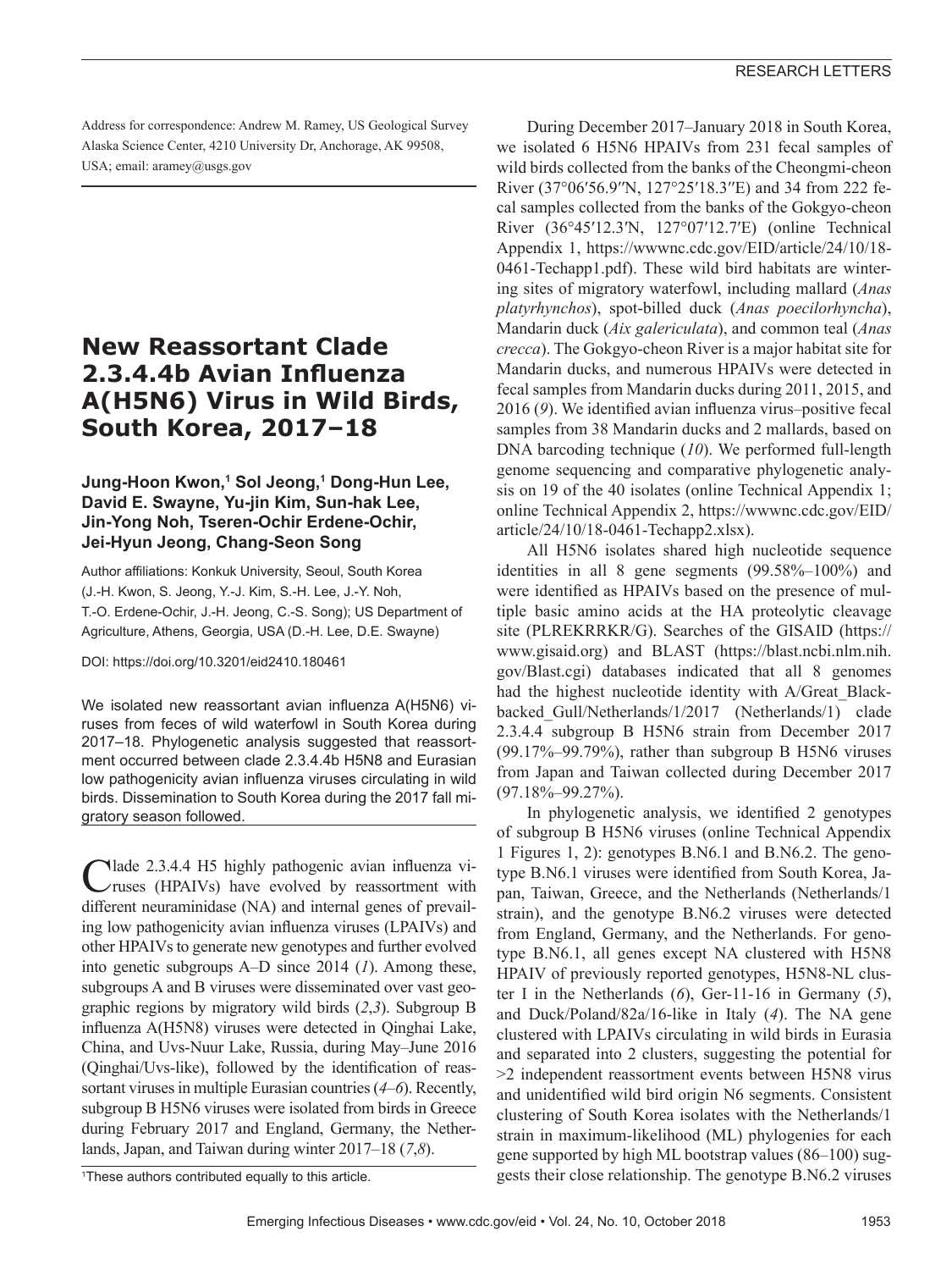| Kulta, Deceniber zu H-Jahuary zu ib                                                                                                              |                              |              |                                  |                   |                                         |                   |
|--------------------------------------------------------------------------------------------------------------------------------------------------|------------------------------|--------------|----------------------------------|-------------------|-----------------------------------------|-------------------|
|                                                                                                                                                  |                              |              | South Korea and Europe isolates, |                   | South Korea, Europe, Japan, Taiwan, and |                   |
|                                                                                                                                                  | South Korea isolates, node 1 |              | node 2                           |                   | Greece isolates, node 3                 |                   |
| Gene                                                                                                                                             | Mean                         | 95% HPD      | Mean                             | 95% HPD           | Mean                                    | 95% HPD           |
| PB <sub>2</sub>                                                                                                                                  | 2017 Sep                     | 2017 Jul-Oct | 2017 May                         | 2016 Dec-2017 Sep | 2016 Mar                                | 2015 Oct-2016 Jun |
| PB <sub>1</sub>                                                                                                                                  | 2017 Sep                     | 2017 Jul-Oct | 2017 May                         | 2017 Feb-Aug      | 2016 Jul                                | 2016 May-Aug      |
| <b>PA</b>                                                                                                                                        | 2017 Sep                     | 2017 Aug-Oct | 2017 Jul                         | 2017 Apr-Sep      | 2016 Oct                                | 2016 Jul-Dec      |
| HA                                                                                                                                               | 2017 Sep                     | 2017 Jul-Oct | 2017 May                         | 2017 Feb-Jul      | 2016 Mar                                | 2015 Dec-2016 May |
| <b>NP</b>                                                                                                                                        | 2017 Jul                     | 2017 Apr-Sep | 2017 Mar                         | 2016 Nov-2017 Jun | 2016 Jan                                | 2015 Jul-2016 May |
| <b>NA</b>                                                                                                                                        | 2017 Jul                     | 2017 Mar-Sep | 2017 Feb                         | 2016 Jul-2017 Jul | 2015 Sep                                | 2014 Aug-2016 Aug |
| м                                                                                                                                                | 2017 Aug                     | 2017 May-Oct | 2017 May                         | 2017 Jan-Aug      | 2016 Mar                                | 2016 Jan-May      |
| <b>NS</b>                                                                                                                                        | 2017 Jul                     | 2017 Apr-Oct | 2017 Mar                         | 2016 Nov-2017 Jun | 2016 Feb                                | 2015 Oct-2016 Jun |
| *Nodes of the temporally structured maximum clade credibility phylogenetic tree (online Technical Appendix Figure 4, https://wwwnc.cdc.gov/      |                              |              |                                  |                   |                                         |                   |
| EID/article/24/10/18-0461-Techapp1.pdf). HA, hemagglutinin; HPD, highest posterior density; M, matrix; NA, neuraminidase; NP, nucleoprotein; NS, |                              |              |                                  |                   |                                         |                   |

**Table.** Time to most recent common ancestor for each gene segment of genotype B.N6.1 influenza A(H5N6) viruses isolated in South Korea, December 2017–January 2018\*

had different polymerase basic 2 (PB2) and polymerase acidic (PA) genes from genotype B.N6.1. The polymerase basic 2 gene probably originated from other LPAIVs, and a polymerase acidic gene originated from H5N8-NL cluster II genotype (*6*,*7*). The phylogenetic network and ML analysis suggest that H5N6 viruses have evolved from subgroup B H5N8 viruses into 3 independent pathways, detected in

Technical Appendix 1, Figures 2,3). The time of most recent common ancestry (tMRCA) for each gene of genotype B.N6.1 H5N6 viruses isolated during winter 2017–18 in Eurasia, except for the NA gene, ranged from January 2016 to October 2016, suggesting that genotype B.N6.1 viruses diverged during the previous year. The tMRCA of the NA gene was September 2015 (95% highest posterior density August 2014–August 2016). The tMRCA of the NA gene has wide 95% highest posterior density range because only a few recent N6 genes of LPAIVs were available in databases for analysis. The tMRCA for each gene of H5N6 HPAIVs identified in South Korea ranged from July through September 2017, suggesting that ancestors of these viruses emerged among wild birds during or after summer 2017, possibly at the breeding and molting sites in the Palearctic region (Table; online Technical Appendix Figure 4). Detection of H5N6 HPAIV from fecal samples of wild birds in South Korea during the 2017–18 wintering season and our phylogenetic analysis suggest that the viruses had moved through wild birds during the fall migration season.

Greece, Europe/South Korea, and Japan/Taiwan (online

nonstructural; PA, polymerase acidic; PB, polymerase basic.

On the basis of our data and migratory pattern of birds, we estimate that H5N6 viruses possibly descended from H5N8 viruses circulating during 2016–17, reaching breeding regions of wild birds during early 2017, followed by dissemination into Europe and East Asia during the fall migration. Enhanced surveillance in wild birds is needed for early detection of new introductions of HPAIV and to trace the transmission route of HPAIV.

This work was funded by Konkuk University in 2015.

#### **About the Author**

Mr. Kwon is a PhD candidate at Konkuk University, Seoul, South Korea. His primary research interest is the epidemiology of HPAIVs in wild birds. Ms. Jeong is a PhD candidate at Konkuk University, Seoul. Her primary research interest is the epidemiology of viruses in wild birds.

#### **References**

- 1. Sonnberg S, Webby RJ, Webster RG. Natural history of highly pathogenic avian influenza H5N1. Virus Res. 2013;178:63–77. http://dx.doi.org/10.1016/j.virusres.2013.05.009
- 2. Lee DH, Bertran K, Kwon JH, Swayne DE. Evolution, global spread, and pathogenicity of highly pathogenic avian influenza H5Nx clade 2.3.4.4. J Vet Sci. 2017;18(S1):269–80. http://dx.doi.org/10.4142/jvs.2017.18.S1.269
- 3. Global Consortium for H5N8 and Related Influenza Viruses. Role for migratory wild birds in the global spread of avian influenza H5N8. Science. 2016;354:213–7. http://dx.doi.org/10.1126/ science.aaf8852
- 4. Fusaro A, Monne I, Mulatti P, Zecchin B, Bonfanti L, Ormelli S, et al. Genetic diversity of highly pathogenic avian influenza A(H5N8/H5N5) viruses in Italy, 2016–17. Emerg Infect Dis. 2017;23:1543–7. http://dx.doi.org/10.3201/eid2309.170539
- 5. Pohlmann A, Starick E, Grund C, Höper D, Strebelow G, Globig A, et al. Swarm incursions of reassortants of highly pathogenic avian influenza virus strains H5N8 and H5N5, clade 2.3.4.4b, Germany, winter 2016/17. Sci Rep. 2018;8:15. http://dx.doi.org/10.1038/ s41598-017-16936-8
- 6. Beerens N, Heutink R, Bergervoet SA, Harders F, Bossers A, Koch G. Multiple reassorted viruses as cause of highly pathogenic avian influenza A(H5N8) virus epidemic, the Netherlands, 2016. Emerg Infect Dis. 2017;23:1974–81. http://dx.doi.org/10.3201/ eid2312.171062
- Beerens N, Koch G, Heutink R, Harders F, Vries DPE, Ho C, et al. Novel highly pathogenic avian influenza A(H5N6) virus in the Netherlands, December 2017. Emerg Infect Dis. 2018; 24:770–3. http://dx.doi.org/10.3201/eid2404.172124
- 8. Liu YP, Lee DH, Chen LH, Lin YJ, Li WC, Hu SC, et al. Detection of reassortant H5N6 clade 2.3.4.4 highly pathogenic avian influenza virus in a black-faced spoonbill (*Platalea minor*) found dead, Taiwan, 2017. Infect Genet Evol. 2018;62:275–8. http://dx.doi.org/10.1016/j.meegid.2018.04.026
- 9. Kwon JH, Lee DH, Swayne DE, Noh JY, Yuk SS, Erdene-Ochir TO, et al. Reassortant clade 2.3.4.4 avian influenza A(H5N6) virus in a wild Mandarin duck, South Korea, 2016. Emerg Infect Dis. 2017;23:822–6. http://dx.doi.org/10.3201/ eid2305.161905